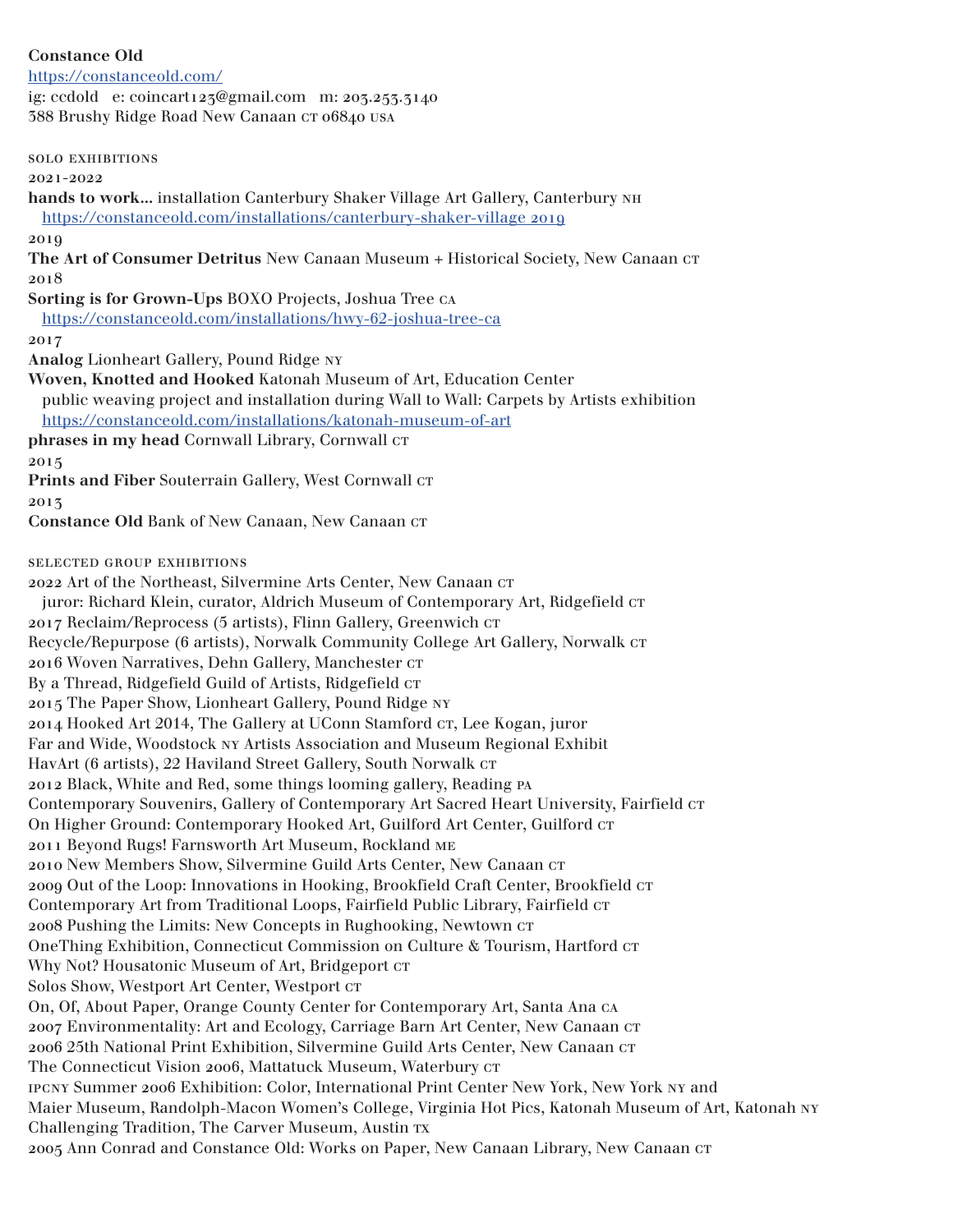residencies 2020 Artist in Residence, Canterbury Shaker Village, Canterbury nh 2019 DNA Residency, Provincetown ma 2018 BOXO Projects residency, Joshua Tree ca art fairs 2018-2019 ArtPalmSprings, Maria Elena Kravetz Gallery, Palm Springs ca 2017 sofaChicago, Maria Elena Kravetz Gallery, Chicago il 2016 Art NY: Context, New York ny and ArtHamptons, Envie d'Art Gallery, Paris France 2012-2016 Affordable Art Fair, Julio Valdez Studio, New York ny 2015 MetroCurates Fair, Umbrella Arts Gallery, New York ny 2012 Arte Americas Art Fair, Solange Guez Gallery, Miami fl 2010 Editions/Artist Books (E/AB) Fair, Center for Contemporary Printmaking, New York ny **PUBLICATIONS** "Desert Debris Recycled Into Art" by Leslie Shaw Hi-Desert Star (11/20/18) blouin art info  $(4/22/17)$ , http://www.blouinartinfo.com/news/story/2115709/constance-old-at-the-lionheart-gallery-new-york "Hooked on Art," Bedford Magazine, March/April 2017 "Constance Old: Analog," Catalog 2017, https://issuu.com/thelionheartgallery/docs/analog\_catalog?e=15281031/46951643 https://greenwichfreepress.com/around-town/art-opening-thursday-december-8-reclaim-reprocess-at-the-flinn-gal $l$ ery-78135/ $(12/5/16)$ http://artreport.com/collect-on-a-budget-at-the-affordable-art-fair/ (see Julio Valdez Studio) 2016 "2014 Newtown Hooked Art Exhibiton" by Lee Kogan, Curator Emerita, American Folk Art Museum, http://craftcouncil.org/post/2014-newtown-hooked-art-exhibition Rooms Magazine 2014, "The Rug Revival" http://www.roomsmagazine.com/index.php/2014/02/the-rug-revival/ "plastic floats forever" fiber piece included as prop for feature film, Anesthesia Black White and Red catalogue, Some Things Looming Gallery (2012) Beyond Rugs! catalogue, Farnsworth Musem (2011) New York Times  $(7/17/11)$  CT Arts section; newcanaanpatch.com (10/15/10) Constance Old: Something Old, Something New, www.improvised life.com (1/29/10) HandEye Magazine (1/16/10) "Modern Hooker" http://handeyemagazine.com/node/165 1000 Ideas for Creative Reuse (pp. 227, 232, 234, 237, Quarry Books, 2009) American Craft Magazine, April/May 2009 cartus, www.philatas.com/cartus/March08\_WHM.html

collections Jean Louis Bourgeois, New York ny Gill and Augusta Holland, Louisville ky Silvermine Guild Arts Center, New Canaan cr BOXO Projects, Joshua Tree ca David Barrett Partners, New York ny Morris Associates, New York ny Teitler and Teitler, New York ny Long Meadow Investors, Stamford CT Private collections in the u.s., Argentina, and England

fiber commissions "fish" for Joanna Brown (2021-22) "i own this" for Amber Sweedler (2016) "alchemy" for Ann Conrad Stewart (2015-16) "Ode to Anni Albers" for Denise Santomero (2015) "red" for Gail Sarner (2012)